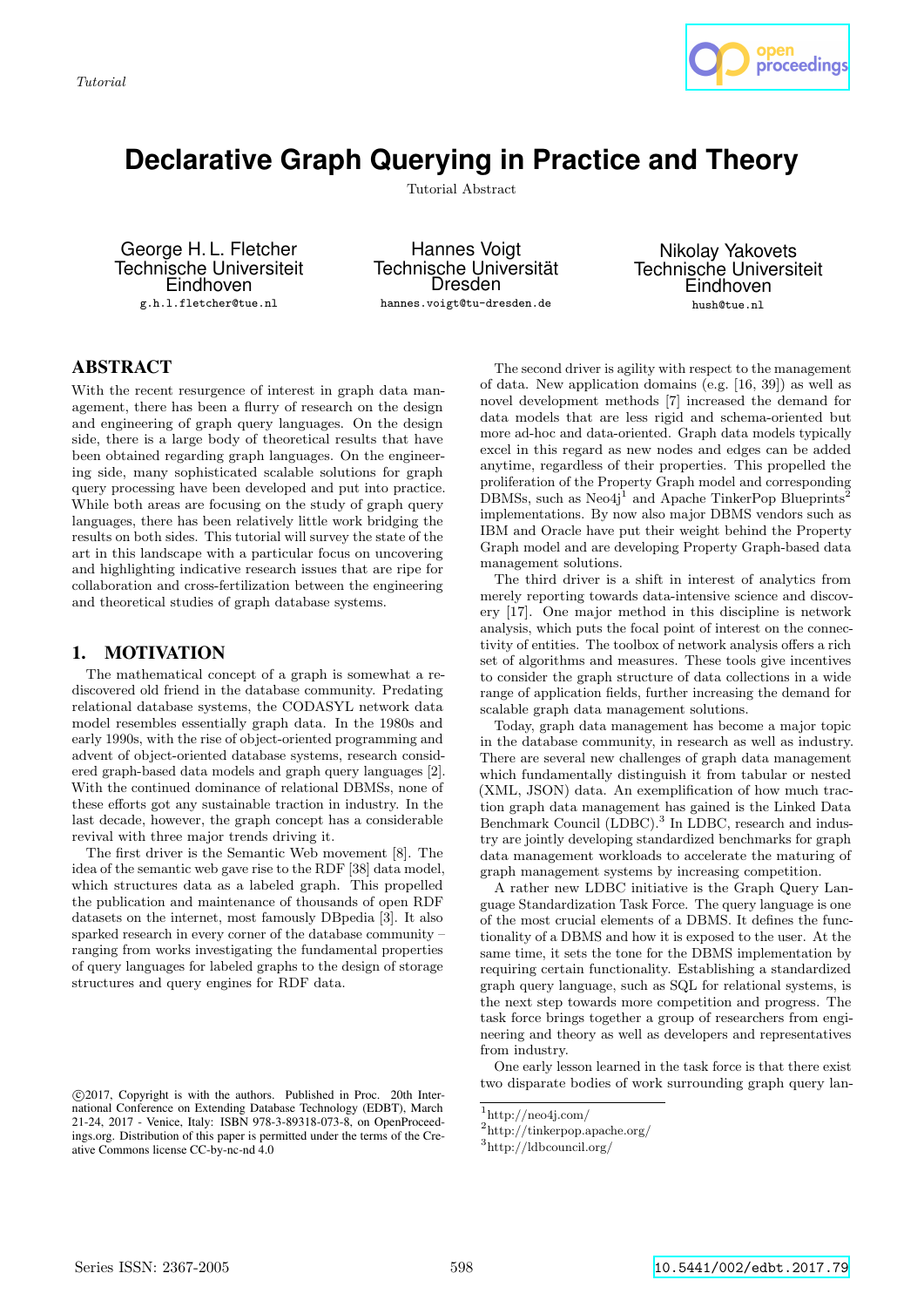guages. One body of work focuses on the foundational issues arising in the design of graph query languages, their functionality, semantics, and formal properties such as decidability, query complexity, and containment. The other body of work focuses primarily on the engineering of systems, considering the design of storage and indexing solutions and scalable query processing engines for graph data. Due to this divide in research, it is clear that we will not get the best systems possible with the knowledge available. With both sides rather oblivious to more recent advances of the other, particularly challenges at their intersection often remain untouched.

This tutorial aims at uncovering and highlighting indicative research issues that are ripe for collaboration and crossfertilization. In the core fields of design of declarative query languages and query processing, we will give an overview of recent advances. We will also point out their rich connections and new research challenges which arise from bringing theory and engineering together. Overall, we aim to motivate and stimulate such bridges, towards a broader coherent understanding and further improvements in the design and engineering of graph database systems.

## 2. SCOPE OF THE TUTORIAL

*Audience.* The tutorial is relevant for EDBT as well as ICDT attendees. The intended audience of the tutorial includes:

- Researchers interested in novel open challenges in graph data management or who are particularly interested in collaboration and cross-fertilization between theory and practice and want to have a kick start.
- Professionals that work in graph database system engineering and graph query language design and are interested in foundational background and broadening their scope of interesting query features.

Apart from basic knowledge about graph and database concepts there are no special requirements for this tutorial.

*Coverage.* The attendees of this tutorial will take home:

- (i) an overview of the landscape of declarative graph query languages covering the most important features with their different functionality and properties from a practical as well as theoretical standpoint;
- (ii) a survey of the foundations and recent advances accomplished by engineering and theory in graph query processing and optimization; and,
- (iii) insights into open challenges for both foundational and engineering work and in particular for research topics at the intersection of both.

*Scope*. We scope the tutorial to core topics in graph query language design and processing. We look at the selected topics from a data management perspective, i.e., the focus is on concepts and techniques relevant to the engineering of graph data management system with a declarative query language interface. With this specific focus, there is already a wealth of results and open research challenges.

In particular, we will not discuss the design of streaming, distributed, federated, or parallel processing solutions. We will also not cover analytical topics such as graph search, graph clustering, graph pattern mining, etc. It would be impractical to also cover these topics in a focused 3-hour

tutorial. Furthermore, there have been excellent tutorials on these topics recently  $(e.g., [19, 20, 21, 42]).$ 

#### 3. TUTORIAL OUTLINE

After a short illustrative introduction to the distinctive properties of graph data and graph queries, the tutorial will cover two core research areas in graph query languages: language design and query processing including data representation and query optimization aspects. Within each area, we will present the current state of the art in both theory and engineering and discuss important bridges between the bodies of work in these areas.

#### 3.1 Graph query languages

*Advances in theory.* As indicated already, there is a long history of the study of graph query languages. The theoretical study of graph query languages (expressive power, evaluation complexity) has advanced ahead of the engineering of graph databases, e.g., the study of regular path queries since the 1980s. We will give a systematic presentation of the current design space of graph query languages in the theory community, including a historical perspective on this development. Major languages here include subgraph matching queries, path algebras, regular path queries, and reachability [4, 6, 10, 12, 13, 24, 34, 35, 40, 43].

*Advances in engineering.* With the recent proliferation of graph database system such as Neo4j, Virtuoso<sup>4</sup>, and many others in industry and open source communities, there is a zoo of graph query languages available today. All of them offer some flavor of subgraph matching and reachability querying functionalities. We will give a structured overview of the major players in the field such as SPARQL 1.1, openCypher<sup>5</sup>, declarative pattern matching in Gremlin, and PGQL [37] and point out their main functional and distinctive features. A look at the LDBC benchmark [11] queries will complement this to a summary of the functional features available and required from a practical, use case-driven standpoint.

*Challenges.* By contrasting the theoretical design space with practical query languages and use cases, we point out certain matches and mismatches, that give opportunities for knowledge transfer or give rise to new research challenges. Recently, for instance, practical query languages such as SPARQL 1.1 and openCypher have introduced support for regular path queries, which are very well studied in theory, while there is much room for aligning practical languages with this literature. Another area where many open research challenges remain is in aligning recent engineering efforts centered around the Property Graph model, on the one hand, with theoretical results applying mainly to labeled graphs, on the other. In particular, the impact which operations on graph properties might have on fundamental language properties must be considered. Finally, practical querying languages demand for functionalities is not considered indepth from a theory perspective yet, such as aggregation queries, top-k queries, or diversity in path queries. Other aspects we will cover are: closedness/composability versus views; and, path logics versus traversal DSLs.

<sup>4</sup>http://virtuoso.openlinksw.com/

<sup>5</sup>http://www.opencypher.org/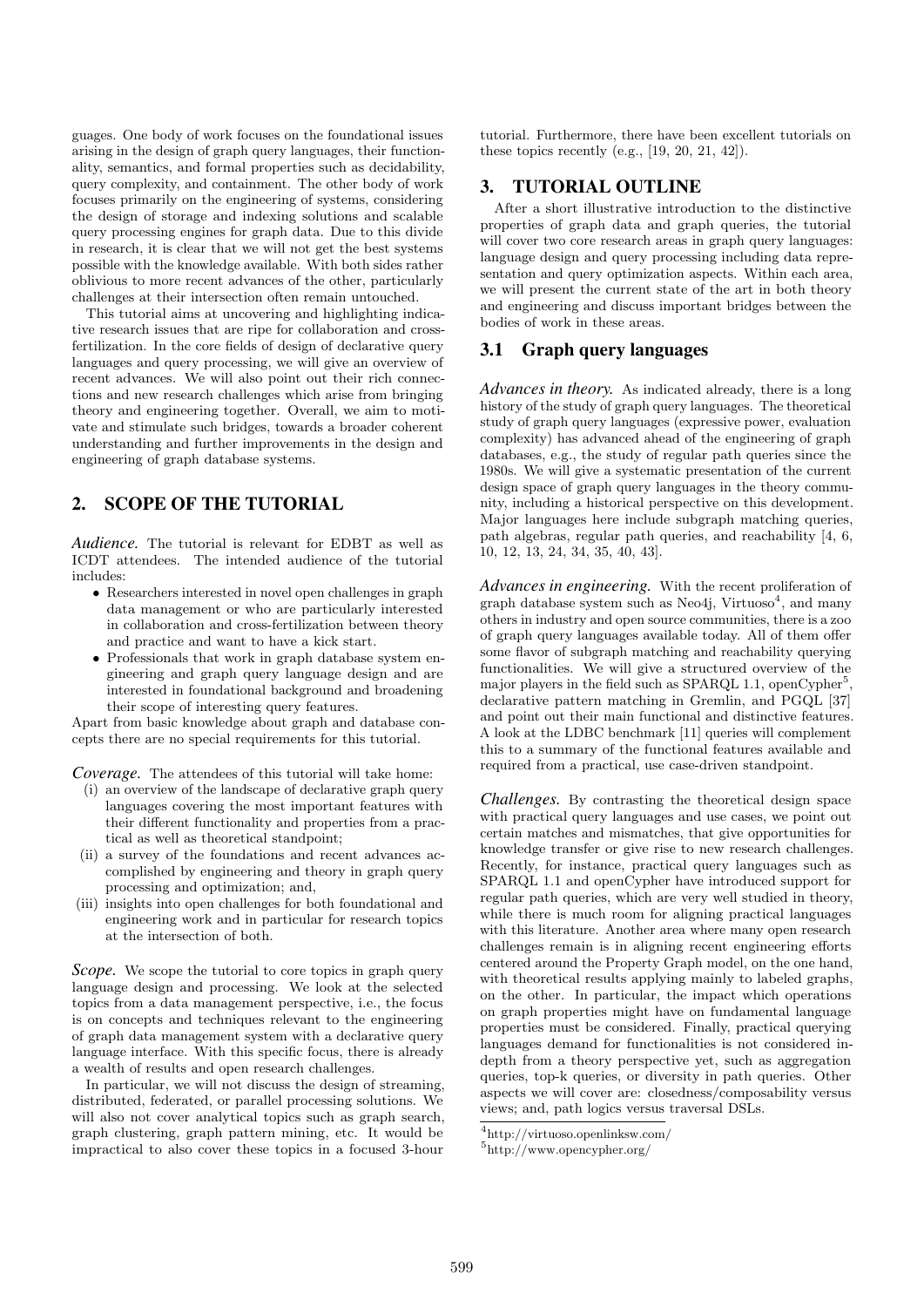#### 3.2 Graph query processing

*Advances in theory.* The complexity of static query analysis (query containment, equivalence) is well understood for variations of graph path queries [9, 22, 34]. We will provide tutorial participants with an overview of the fundamental results for the languages surveyed in Section 3.1, with a particular focus on the demarcation between decidable and undecidable extensions of regular path queries. Tractable languageindependent characterizations of graph query languages have been established in terms of the structure of a given graph instance. These characterizations are the basis for index data structures for path query evaluation/acceleration. We will provide an overview of recent advances in the theory of structural indexing and compression methods for graph data and their formal connections to the graph query languages [15, 25]. We will also discuss recent advances in the theory of worst-case optimal joins algorithms, as applied to graph query processing [1, 29].

*Advances in engineering.* In query processing, algorithms and graph representation go hand in hand. Node and edge tables, compressed sparse row format, and triple tables are the most common techniques used for primary graph data representation. Recent works considered various refinements of these techniques to increase efficiency by compression [1, 28], partitioning [31], triple indexing [23, 28, 44], and path indexing [14, 36]. Other advances concern the updatability of the data structures used [26, 28, 44]. Within the tutorial, we will give a crisp intro into the common base techniques and provide an overview of main ideas of the refinements. On the algorithm side, we will concentrate on advances in join processing for graph queries, since these advances are relevant for many of the query classes from the design space. In the tutorial, we will cover automata [41] and two-way join-based approaches [23, 26, 28, 33] as well as approaches that improve the utilization of high combined selectivities in graph queries, such as sideways information passing [27] and worst-case optimal n-way joins [1, 30]. We also highlight current challenges in scalability and efficiency [5].

*Challenges.* Research on worst-case optimal joins actually stretches from theory to engineering and excellently exemplifies the benefits of bridging both realms. We will use this example to illustrate to the tutorial participants how bridging effort can result in coherent understanding and advanced solutions. With this motivation in place, we point out further bridging challenges. For instance, while structural indexing is a very promising method from theory it has not been echoed much in system implementation. In engineering, though, updatability is an important concern, which theory is challenged to give more consideration. Further bridging challenges we will point out are n-way joins with multiset semantics and algorithmic applications of static query analysis.

#### 3.3 Looking ahead

We will round out the tutorial with a discussion of promising research advances which have not yet bridged the gap between the theory and engineering of graph query languages. These include topics such as the decidability, complexity, and containment of graph query languages involving node and edge creation [18, 32], features which are particularly appropriate in the context of the Property Graph data model. These developments have good potential for research impact in the intersection of engineering and theoretical investigations of graph query languages.

The tutorial will conclude with a recap of the major areas that we see for collaboration and cross-fertilization between engineering and theory.

#### 4. BIOGRAPHY OF THE PRESENTERS

George Fletcher is an associate professor of computer science at Eindhoven University of Technology. He obtained his PhD from Indiana University Bloomington in 2007. His research interests span query language design and engineering, foundations of databases, and data integration. His current focus is on management of massive graphs such as social networks and linked open data. He was a co-organizer of the EDBT Summer School on Graph Data Management (2015) and is currently a member of the LDBC Graph Query Language Standardization Task Force.

Hannes Voigt is a post-doctoral researcher at the Dresden Database Systems Group, Technische Universität Dresden and obtained his PhD from the same university in 2014. He worked on various database topics such as physical design, management of schema-flexible data, and self-adapting indexes. From 2010 to 2011, he worked at SAP Labs, Palo Alto contributing to a predecessor of SAP HANA Graph Project. His current research focuses on database evolution and versioning, declarative graph query languages and efficient graph processing on NUMA in-memory storage systems. He is also member of the LDBC Graph Query Language Standardization Task Force.

Nikolay Yakovets is an assistant professor of computer science at Eindhoven University of Technology. He obtained his PhD from Lassonde School of Engineering at York University in 2016. He worked on various database topics at IBM CAS Canada and Empress Software Canada. His current focus is on design and implementation of core database technologies, management of massive graph data, and efficient processing of queries on graphs.

## 5. REFERENCES

- [1] C. R. Aberger, A. Nötzli, K. Olukotun, and C. Ré. EmptyHeaded: Boolean Algebra Based Graph Processing. CoRR, abs/1503.02368, Mar. 2015.
- [2] R. Angles and C. Gutiérrez. Survey of Graph Database Models. ACM Computing Surveys, 40(1), 2008.
- [3] S. Auer, C. Bizer, G. Kobilarov, J. Lehmann, R. Cyganiak, and Z. G. Ives. DBpedia: A Nucleus for a Web of Open Data. In ISWC/ASWC, pages 722–735, Busan, Korea, 2007.
- [4] P. B. Baeza. Querying graph databases. In PODS, pages 175–188, New York, NY, 2013.
- [5] G. Bagan, A. Bonifati, R. Ciucanu, G. H. L. Fletcher, A. Lemay, and N. Advokaat. gMark: Schema-driven generation of graphs and queries. IEEE Trans. Knowl. Data Eng., in press, 2017.
- [6] P. Barceló, G. Fontaine, and A. W. Lin. Expressive path queries on graphs with data. In LPAR, pages 71–85, Stellenbosch, South Africa, 2013.